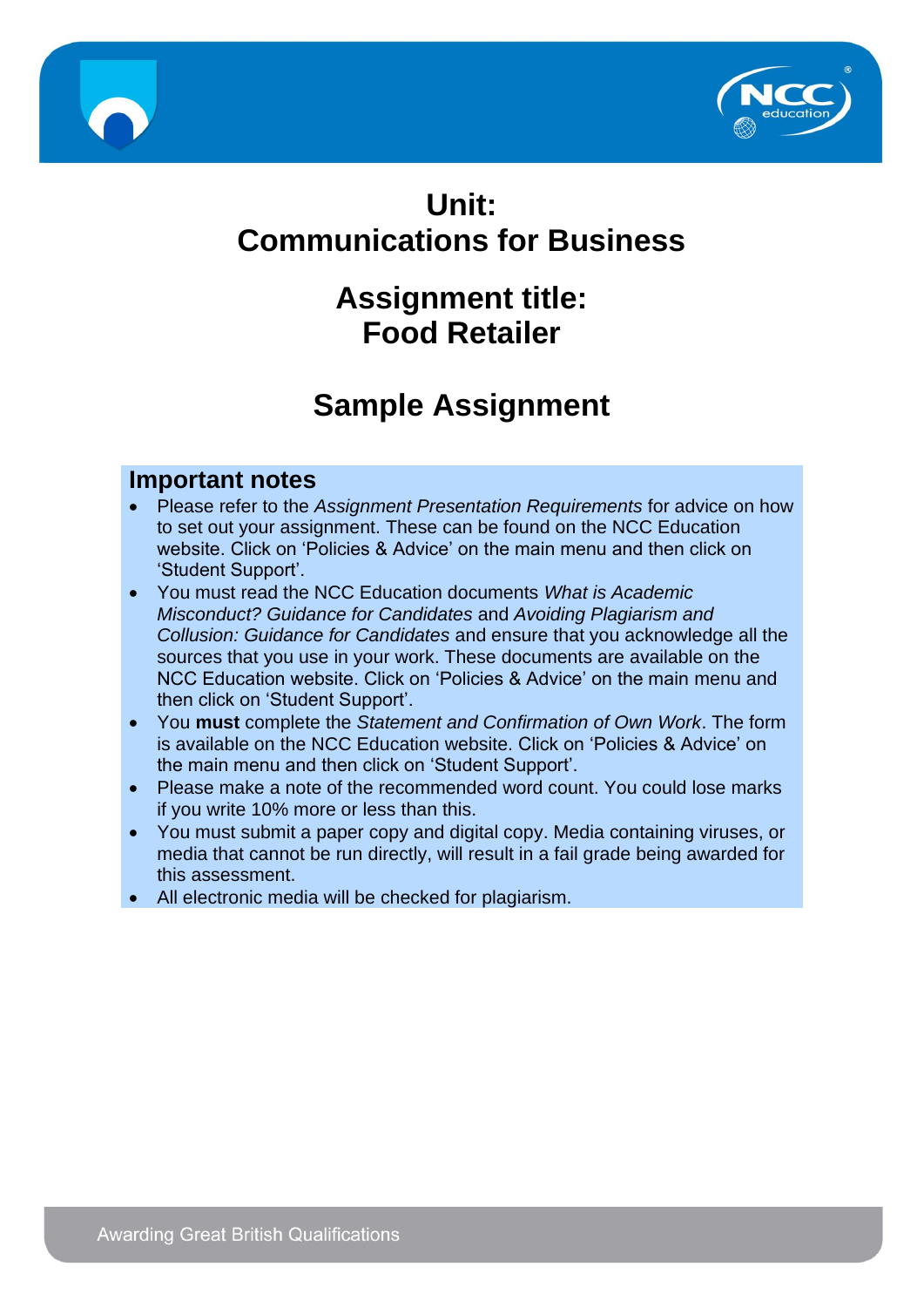## **Introduction**

This assignment requires you to demonstrate the knowledge and skills that you have acquired throughout the Communication for Business module. You must produce a 3,000 word, fully referenced academic report that addresses the tasks below. In order to complete the assignment, you will need to choose an appropriate organisation to research.

#### **Choosing an appropriate organisation**

- Step 1: select a food retail organisation that you know well. For example, a wellknown bakery that sells their products to the public within your country.
- Step 2: Conduct initial research. The organisation should typically:
	- be a public limited company that publishes an annual report and other quantitative information.
	- have a website that contains direct messages to customers.

#### **Task 1 – 20 Marks**

Review your chosen organisation's website and select a piece of text that directly communicates a key message to customers. You must critically analyse its message in terms of clarity, readability and appropriateness. For example, you may refer to:

- The suitability of the content.
- The length of sentences/ paragraphs.
- How sentences are used.
- The inclusion of lengthy or unnecessary words and phrases.
- The use of formatting.
- The appropriateness of the writing style for the intended audience.

NB: You should include a full reference for the website.

#### **Task 2 – 15 Marks**

From the available sources e.g. the annual report, industry reports, etc. you should be able to access key quantitative data related to your chosen organisation.

You must present this data in a variety of visual formats and provide an interpretation of it, explaining what implications it has for your chosen organisation.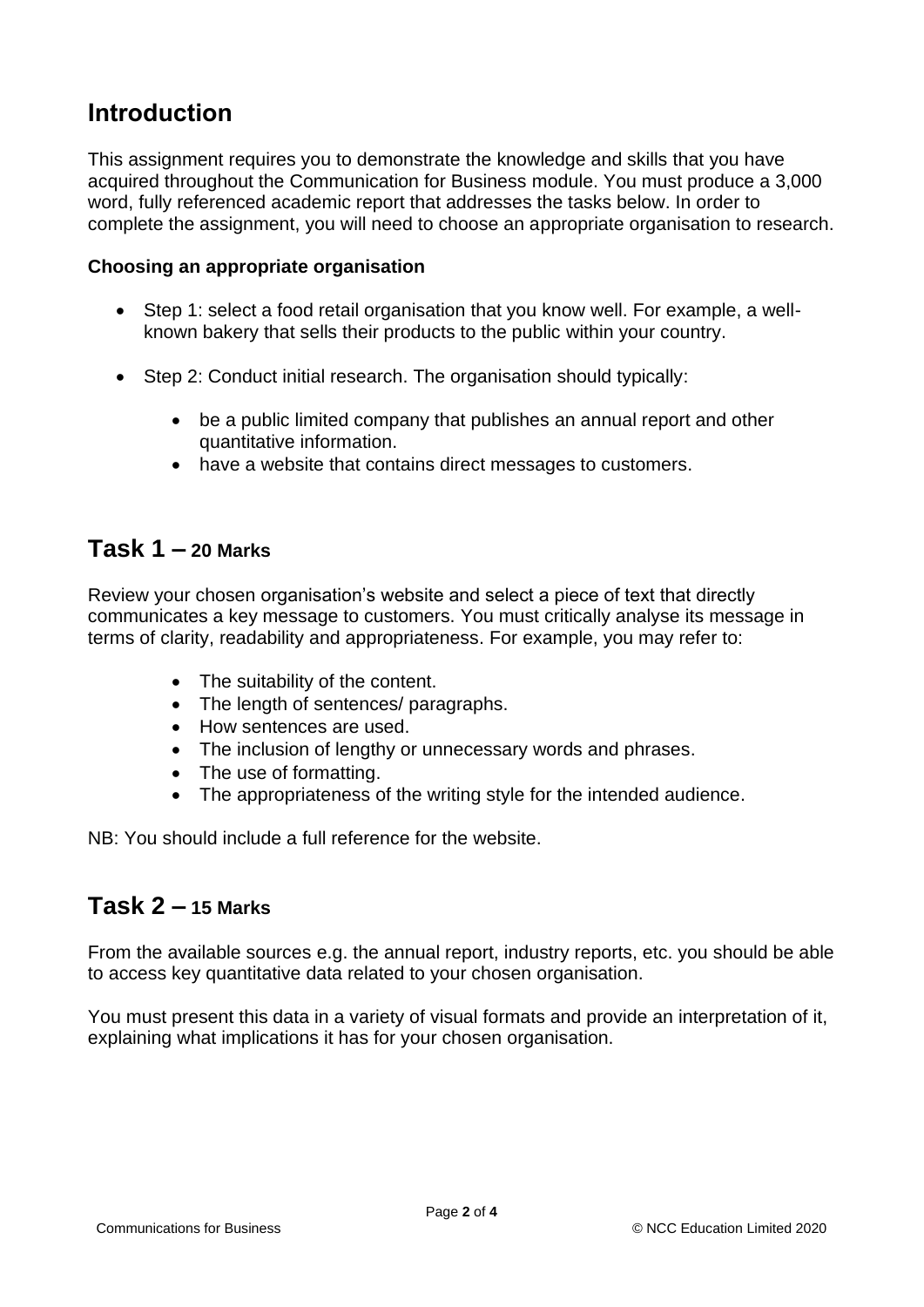#### **Task 3 – 15 Marks**

Based on your research, prepare the contents of a corporate presentation that your chosen organisation could use when giving an induction to new employees.

In order to do this, you must provide the written content for six PowerPoint slides. You should then discuss how these slides could be effectively delivered.

#### **Task 4 – 15 Marks**

Discuss examples of *formal* **and** *informal meetings* that might occur within the context of your chosen organisation.

#### **Task 5 – 15 Marks**

Based on your chosen organisation, discuss (with an example of a possible project) the likely communication skills required at each of the FIVE (5) stages of team development, as proposed by Tuckman and Jensen (1977).

#### **Task 6 – 20 Marks**

Discuss the importance of the *body language* demonstrated by a customer assistant serving in the food retail business. Explain what impacts this might have on the customer service experience.

### **Guidance**

Consult with your tutor if you are uncertain about any aspect of this assignment.

### **Submission requirements**

You must submit a word-processed report.

Your report should answer Tasks 1 to 6. The word count for your report is **THREE THOUSAND (3000) words.**